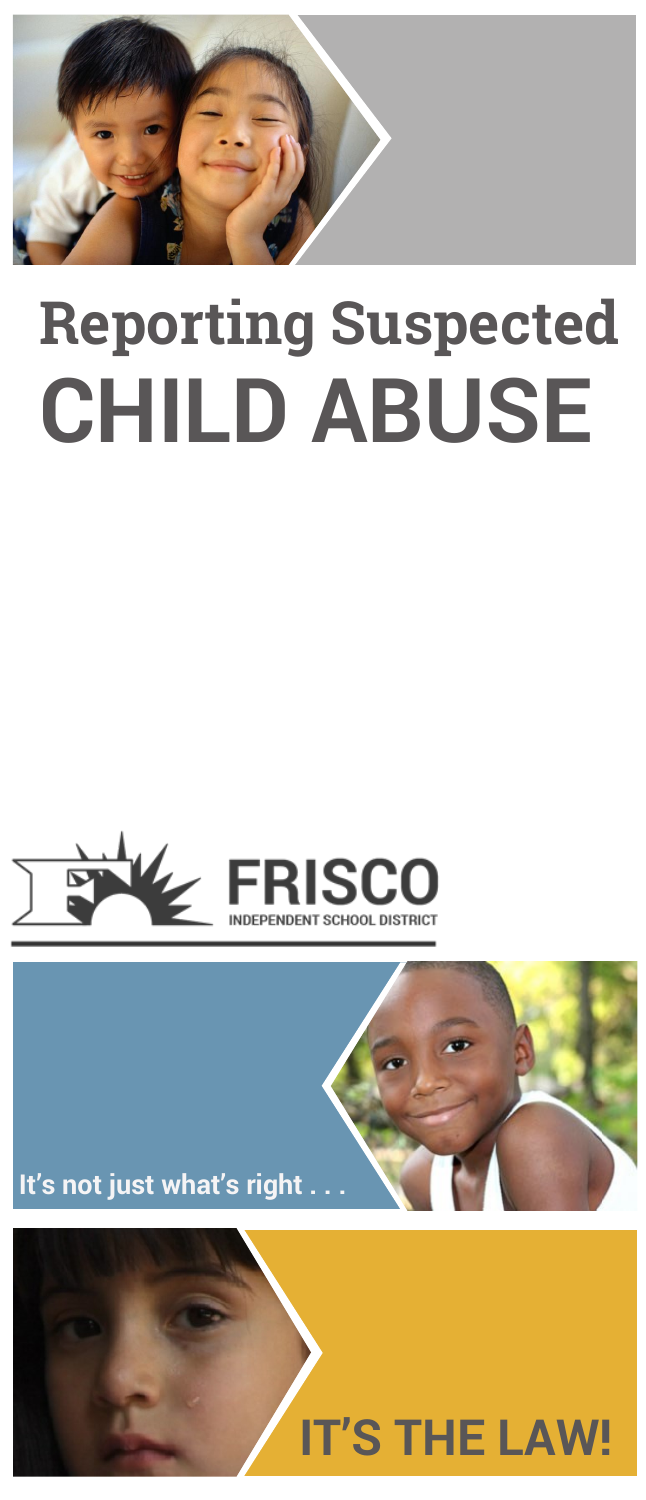

### **If you suspect abuse . . .**

**DON'T** try to investigate.

**DON'T** confront the abuser or contact the family. Doing so could hinder the investigation.

**DO** report your reasonable suspicions.

#### **Warning signs of abuse:**

#### **Suspect physical abuse when you see . . .**

- Frequent injuries such as bruises, cuts, black eyes, or burns, especially when the child cannot adequately explain their causes.
- Burns or bruises in an unusual pattern that may indicate the use of an instrument or a human bite; cigarette burns on any part of the body.
- Frequent complaints of pain without obvious injury.
- Aggressive, disruptive, and destructive behavior
- Lack of reaction to pain
- Fear of going home or seeing parents.

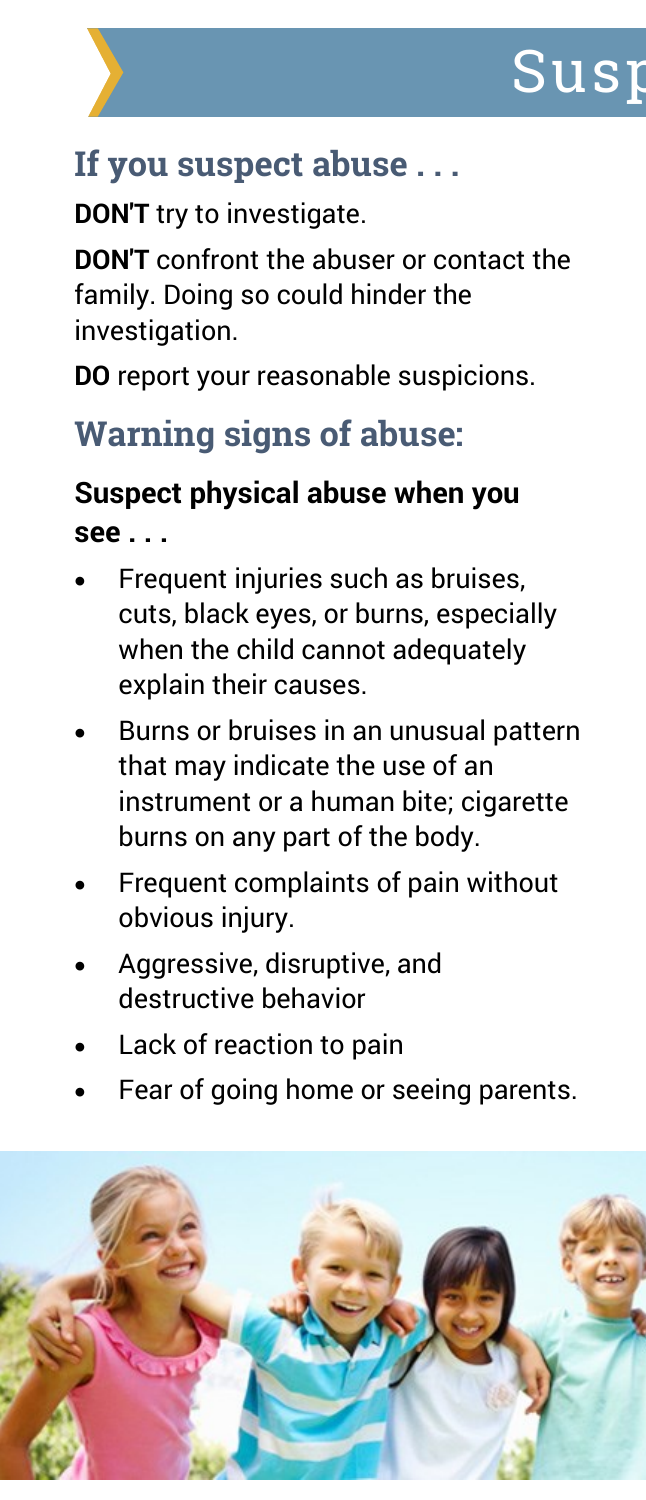## picions Must Be Rep

- Passive, withdrawn, emotionless behavior
- Injuries that appear after the child has not been seen for several days.
- Unseasonable clothes that may hide injuries to arms or legs.

#### **Suspect neglect when you see . . .**

- Obvious malnourishment
- Lack of personal cleanliness
- Torn and/or dirty clothes
- Obvious fatigue and listlessness
- Unattended for long periods of time
- Need for glasses, dental care, or other medical attention
- Stealing or begging for food
- Frequent absence or tardiness from school

#### **Suspect sexual abuse if you see . . .**

- Difficulty in sitting or walking
- Frequent expressions of sexual activity between adults and children
- Sexually suggestive, inappropriate, or promiscuous behavior

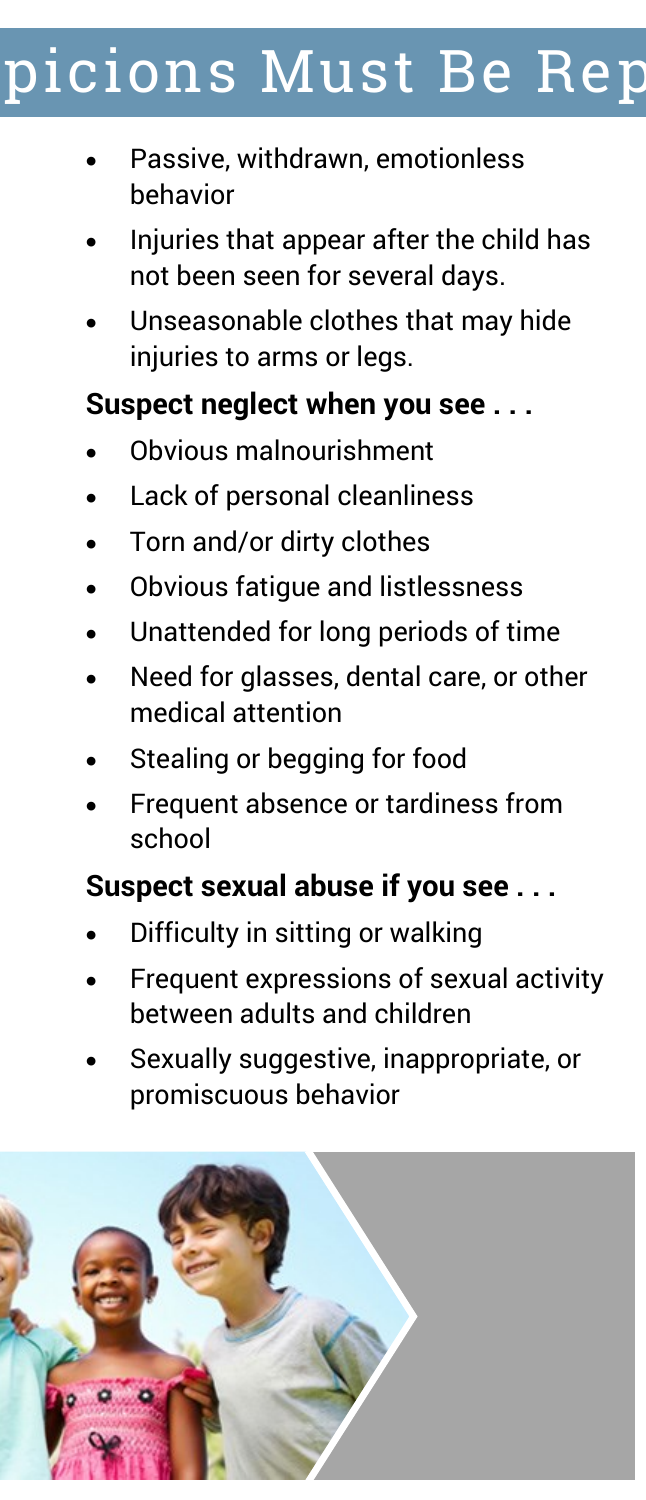### orted

- Pregnancy in a young girl
- Extreme fear of being alone with adults, especially if of a particular gender.
- Knowledge about sexual relations beyond what is appropriate for the child's age.
- Sexual victimization of other children

*The preceding indications do not by themselves necessarily indicate abuse.* 



#### **Report suspected abuse yourself!**

It is suggested that, as a professional courtesy, you inform a school administrator of your suspicions of abuse; however, this action does not satisfy or negate responsibility under Texas law to make a report within 48 hours. *The Texas Family Code* states, "a professional may not delegate to or rely on another person to make the report."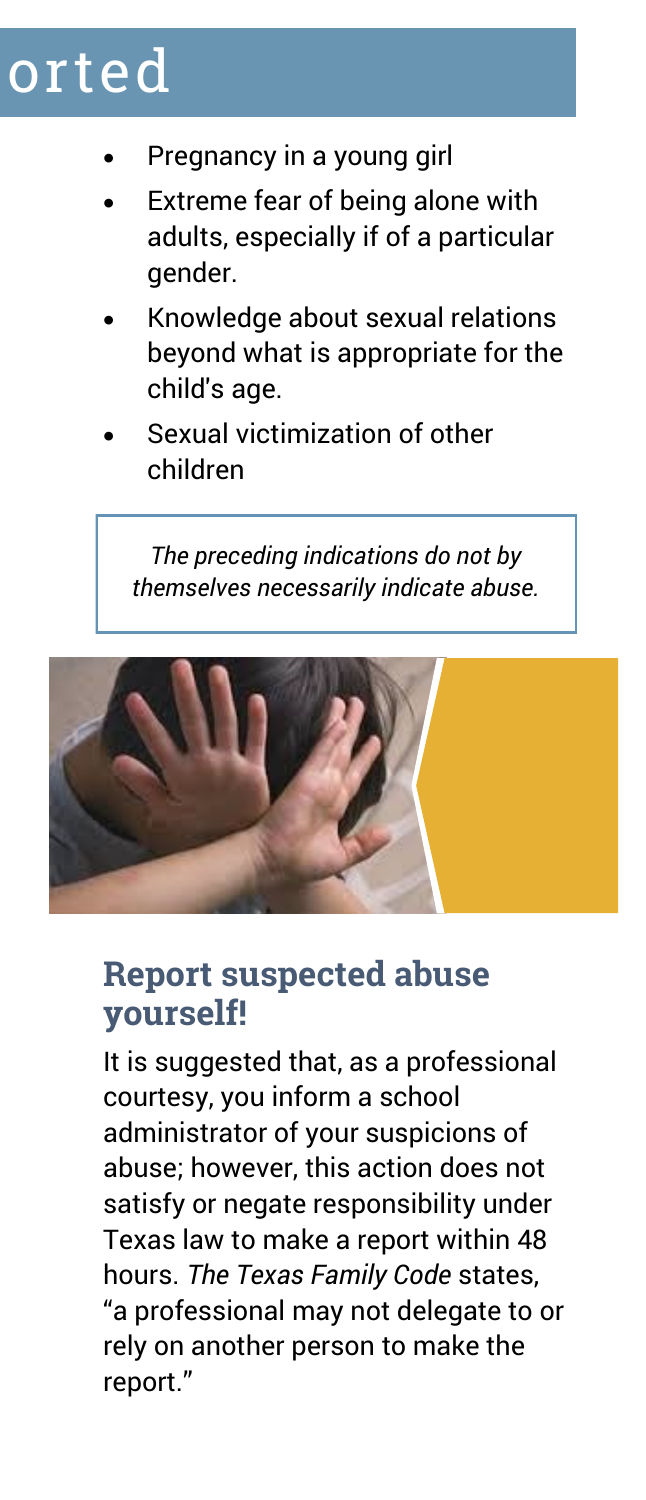

1. Call the Texas Abuse and Neglect Hotline at **(800) 252-5400,**

OR

**Call 911** or **your local law enforcement agency** if the situation is an emergency. An emergency is a situation where a child faces an immediate risk of abuse or neglect that could result in death or serious harm.

- 2. **Non-emergency** reports of suspected child abuse can be made online at www.txabusehotline.org
- 3. When you make a report, be specific. Tell exactly what happened and when.

**Document the date and time of the report and the case number.** 

4. Be prepared to provide demographic information such as address, parents' names, siblings, etc., if known.